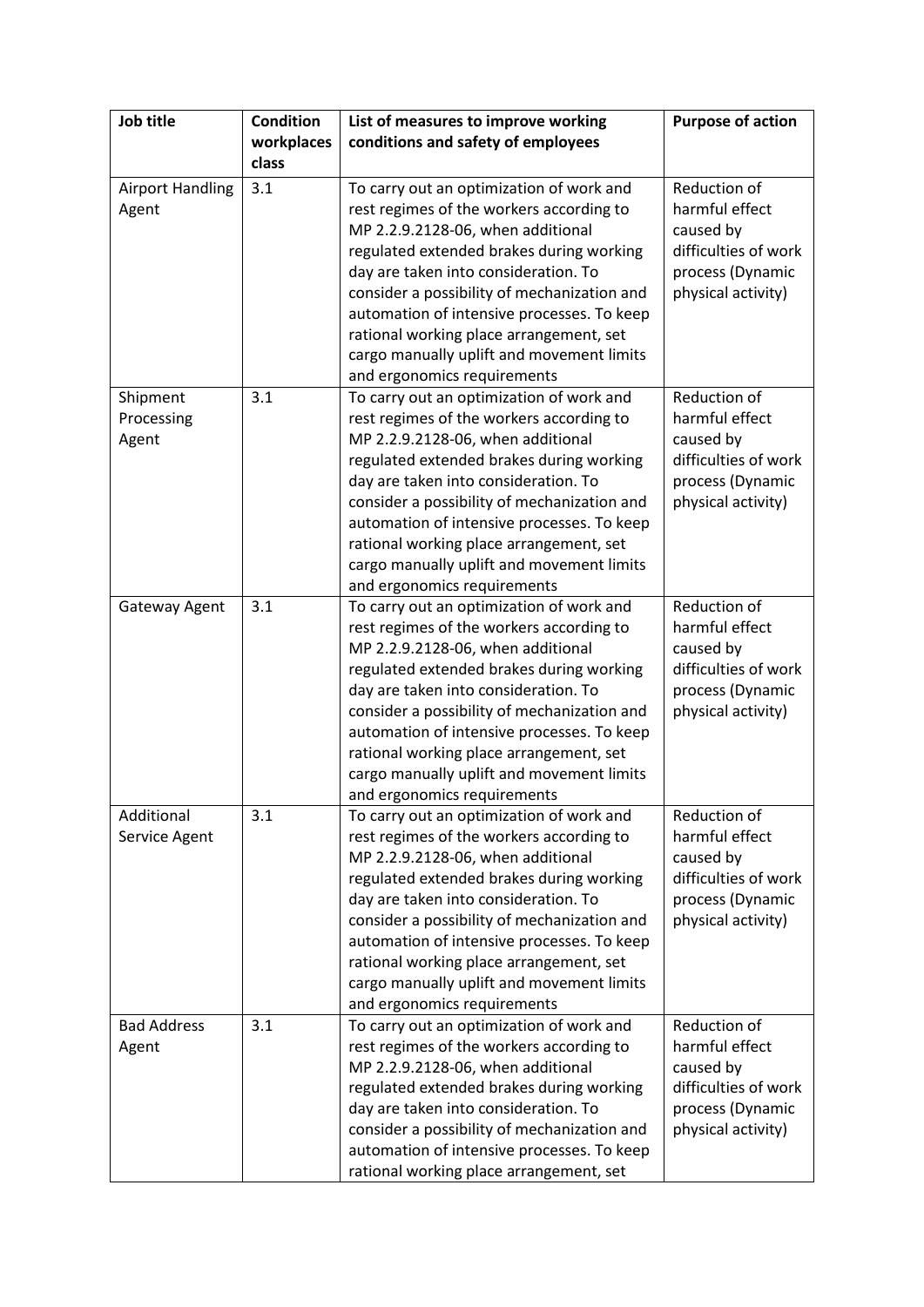|                                      |     | cargo manually uplift and movement limits<br>and ergonomics requirements                                                                                                                                                                                                                                                                                                                                                          |                                                                                                               |
|--------------------------------------|-----|-----------------------------------------------------------------------------------------------------------------------------------------------------------------------------------------------------------------------------------------------------------------------------------------------------------------------------------------------------------------------------------------------------------------------------------|---------------------------------------------------------------------------------------------------------------|
| <b>Special Service</b><br>Agent      | 3.1 | To carry out an optimization of work and<br>rest regimes of the workers according to<br>MP 2.2.9.2128-06, when additional<br>regulated extended brakes during working<br>day are taken into consideration. To<br>consider a possibility of mechanization and<br>automation of intensive processes. To keep<br>rational working place arrangement, set<br>cargo manually uplift and movement limits<br>and ergonomics requirements | Reduction of<br>harmful effect<br>caused by<br>difficulties of work<br>process (Dynamic<br>physical activity) |
| Terminal<br><b>Handling Agent</b>    | 3.1 | To carry out an optimization of work and<br>rest regimes of the workers according to<br>MP 2.2.9.2128-06, when additional<br>regulated extended brakes during working<br>day are taken into consideration. To<br>consider a possibility of mechanization and<br>automation of intensive processes. To keep<br>rational working place arrangement, set<br>cargo manually uplift and movement limits<br>and ergonomics requirements | Reduction of<br>harmful effect<br>caused by<br>difficulties of work<br>process (Dynamic<br>physical activity) |
| Customs<br>Warehouse<br>Agent        | 3.1 | To carry out an optimization of work and<br>rest regimes of the workers according to<br>MP 2.2.9.2128-06, when additional<br>regulated extended brakes during working<br>day are taken into consideration. To<br>consider a possibility of mechanization and<br>automation of intensive processes. To keep<br>rational working place arrangement, set<br>cargo manually uplift and movement limits<br>and ergonomics requirements | Reduction of<br>harmful effect<br>caused by<br>difficulties of work<br>process (Dynamic<br>physical activity) |
| Airport agents<br>team leader        | 3.1 | To carry out an optimization of work and<br>rest regimes of the workers according to<br>MP 2.2.9.2128-06, when additional<br>regulated extended brakes during working<br>day are taken into consideration. To<br>consider a possibility of mechanization and<br>automation of intensive processes. To keep<br>rational working place arrangement, set<br>cargo manually uplift and movement limits<br>and ergonomics requirements | Reduction of<br>harmful effect<br>caused by<br>difficulties of work<br>process (Dynamic<br>physical activity) |
| Additional<br>Service Team<br>Leader | 3.1 | To carry out an optimization of work and<br>rest regimes of the workers according to<br>MP 2.2.9.2128-06, when additional<br>regulated extended brakes during working<br>day are taken into consideration. To<br>consider a possibility of mechanization and<br>automation of intensive processes. To keep                                                                                                                        | Reduction of<br>harmful effect<br>caused by<br>difficulties of work<br>process (Dynamic<br>physical activity) |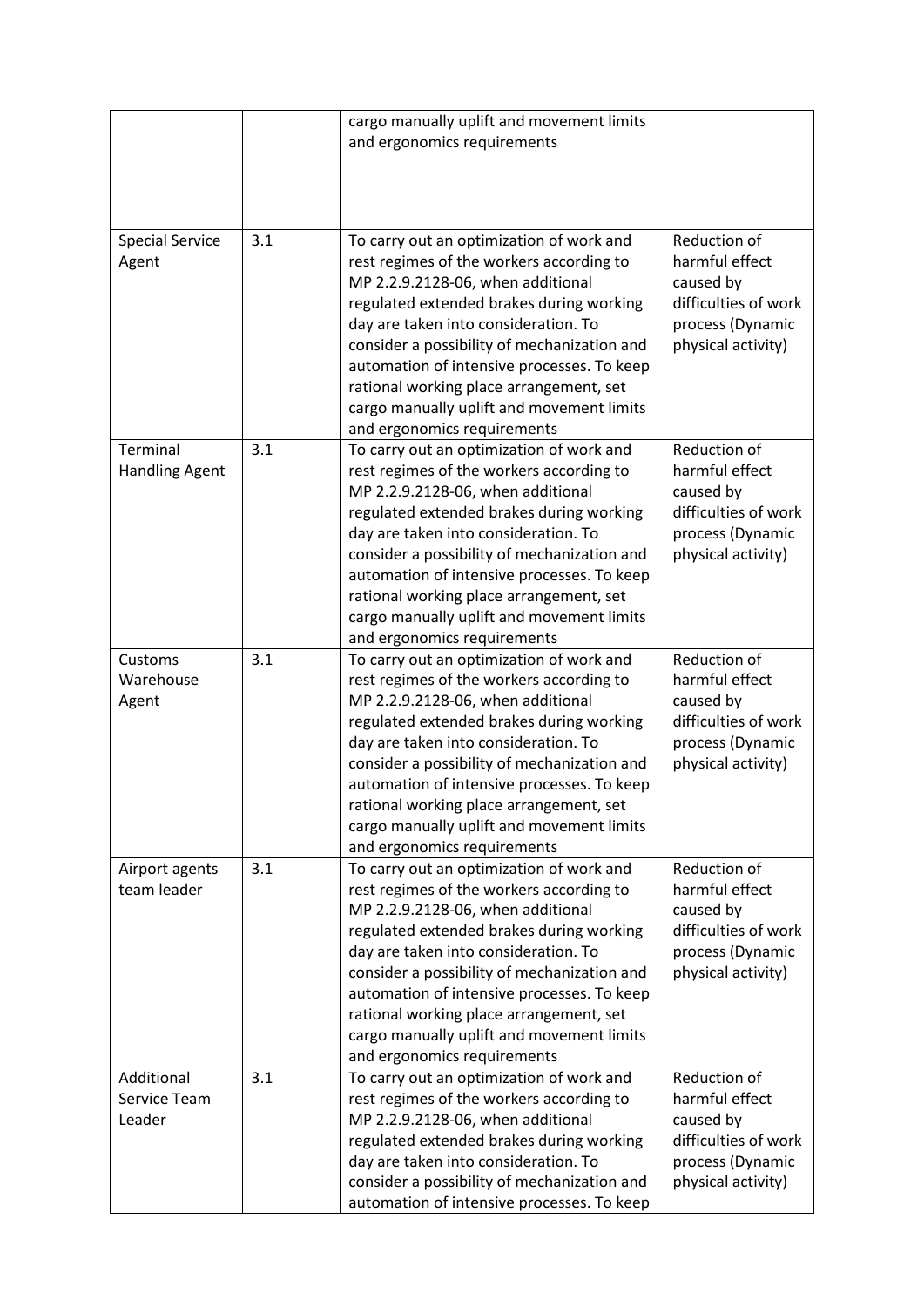|                                                  |     | rational working place arrangement, set<br>cargo manually uplift and movement limits<br>and ergonomics requirements                                                                                                                                                                                                                                                                                                               |                                                                                                               |
|--------------------------------------------------|-----|-----------------------------------------------------------------------------------------------------------------------------------------------------------------------------------------------------------------------------------------------------------------------------------------------------------------------------------------------------------------------------------------------------------------------------------|---------------------------------------------------------------------------------------------------------------|
| <b>Bonded</b><br>Warehouse<br><b>Team Leader</b> | 3.1 | To carry out an optimization of work and<br>rest regimes of the workers according to<br>MP 2.2.9.2128-06, when additional<br>regulated extended brakes during working<br>day are taken into consideration. To<br>consider a possibility of mechanization and<br>automation of intensive processes. To keep<br>rational working place arrangement, set<br>cargo manually uplift and movement limits<br>and ergonomics requirements | Reduction of<br>harmful effect<br>caused by<br>difficulties of work<br>process (Dynamic<br>physical activity) |
| <b>Truck Team</b><br>Leader                      | 3.1 | Taking into consideration harmful working<br>conditions, for the sake of normal<br>physiological state recovery and for high<br>level of working performance<br>maintenance, It is recommended to develop<br>a special work and rest regime.                                                                                                                                                                                      | Tension adverse<br>impact reduction                                                                           |
| <b>Lead Courier</b>                              | 3.1 | Taking into consideration harmful working<br>conditions, for the sake of normal<br>physiological state recovery and for high<br>level of working performance<br>maintenance, It is recommended to develop<br>a special work and rest regime.                                                                                                                                                                                      | Tension adverse<br>impact reduction                                                                           |
| <b>Heavy Weight</b><br><b>Lead Courier</b>       | 3.1 | Taking into consideration harmful working<br>conditions, for the sake of normal<br>physiological state recovery and for high<br>level of working performance<br>maintenance, It is recommended to develop<br>a special work and rest regime.                                                                                                                                                                                      | Tension adverse<br>impact reduction                                                                           |
| Shipment<br>Processing<br><b>Team Leader</b>     | 3.1 | To carry out an optimization of work and<br>rest regimes of the workers according to<br>MP 2.2.9.2128-06, when additional<br>regulated extended brakes during working<br>day are taken into consideration. To<br>consider a possibility of mechanization and<br>automation of intensive processes. To keep<br>rational working place arrangement, set<br>cargo manually uplift and movement limits<br>and ergonomics requirements | Reduction of<br>harmful effect<br>caused by<br>difficulties of work<br>process (Dynamic<br>physical activity) |
| Driver                                           | 3.1 | Taking into consideration harmful working<br>conditions, for the sake of normal<br>physiological state recovery and for high<br>level of working performance<br>maintenance, It is recommended to develop<br>a special work and rest regime.                                                                                                                                                                                      | Tension adverse<br>impact reduction                                                                           |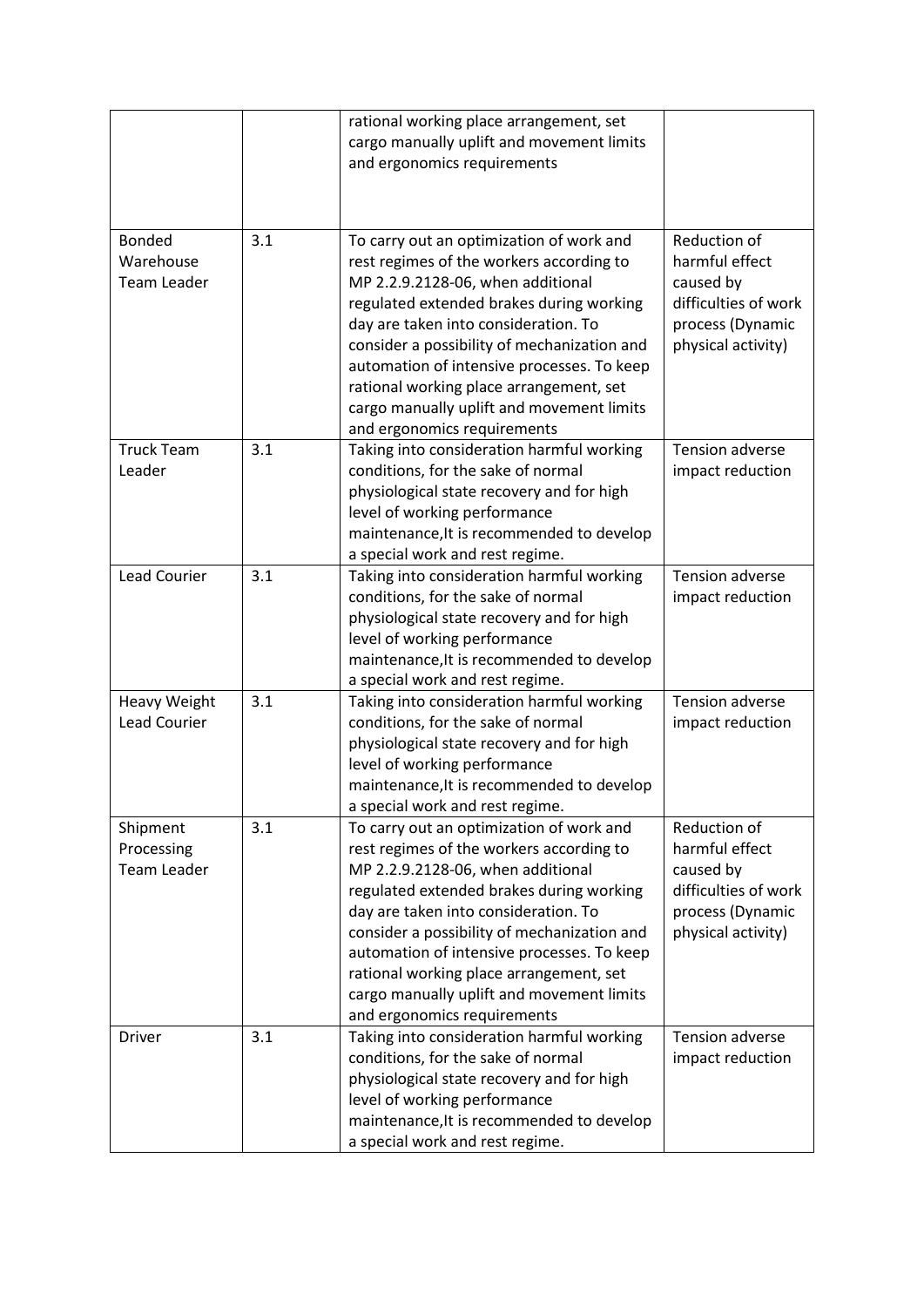| <b>Truck Driver</b>            | 3.1 | Taking into consideration harmful working<br>conditions, for the sake of normal<br>physiological state recovery and for high<br>level of working performance<br>maintenance, It is recommended to develop<br>a special work and rest regime.                                                                                                                                                                                      | <b>Tension adverse</b><br>impact reduction                                                                    |
|--------------------------------|-----|-----------------------------------------------------------------------------------------------------------------------------------------------------------------------------------------------------------------------------------------------------------------------------------------------------------------------------------------------------------------------------------------------------------------------------------|---------------------------------------------------------------------------------------------------------------|
| Courier                        | 3.1 | Taking into consideration harmful working<br>conditions, for the sake of normal<br>physiological state recovery and for high<br>level of working performance<br>maintenance, It is recommended to develop<br>a special work and rest regime.                                                                                                                                                                                      | Tension adverse<br>impact reduction                                                                           |
| <b>Heavy Weight</b><br>Courier | 3.1 | Taking into consideration harmful working<br>conditions, for the sake of normal<br>physiological state recovery and for high<br>level of working performance<br>maintenance, It is recommended to develop<br>a special work and rest regime.                                                                                                                                                                                      | <b>Tension adverse</b><br>impact reduction                                                                    |
| Loader                         | 3.1 | To carry out an optimization of work and<br>rest regimes of the workers according to<br>MP 2.2.9.2128-06, when additional<br>regulated extended brakes during working<br>day are taken into consideration. To<br>consider a possibility of mechanization and<br>automation of intensive processes. To keep<br>rational working place arrangement, set<br>cargo manually uplift and movement limits<br>and ergonomics requirements | Reduction of<br>harmful effect<br>caused by<br>difficulties of work<br>process (Dynamic<br>physical activity) |
| Coordinator Hi-<br>Tech        | 3.1 | To carry out an optimization of work and<br>rest regimes of the workers according to<br>MP 2.2.9.2128-06, when additional<br>regulated extended brakes during working<br>day are taken into consideration. To<br>consider a possibility of mechanization and<br>automation of intensive processes. To keep<br>rational working place arrangement, set<br>cargo manually uplift and movement limits<br>and ergonomics requirements | Reduction of<br>harmful effect<br>caused by<br>difficulties of work<br>process (Dynamic<br>physical activity) |
| <b>OBC Courier</b>             | 3.1 | To carry out an optimization of work and<br>rest regimes of the workers according to<br>MP 2.2.9.2128-06, when additional<br>regulated extended brakes during working<br>day are taken into consideration.                                                                                                                                                                                                                        | Reduction of<br>harmful effect<br>caused by<br>difficulties of work<br>process (Dynamic<br>physical activity) |
| Data entry<br>operator         | 3.1 | To carry out an optimization of work and<br>rest regimes of the workers according to<br>MP 2.2.9.2128-06, when additional<br>regulated extended brakes during working<br>day are taken into consideration.                                                                                                                                                                                                                        | Reduction of<br>harmful effect<br>caused by<br>difficulties of work<br>process (Dynamic<br>physical activity) |